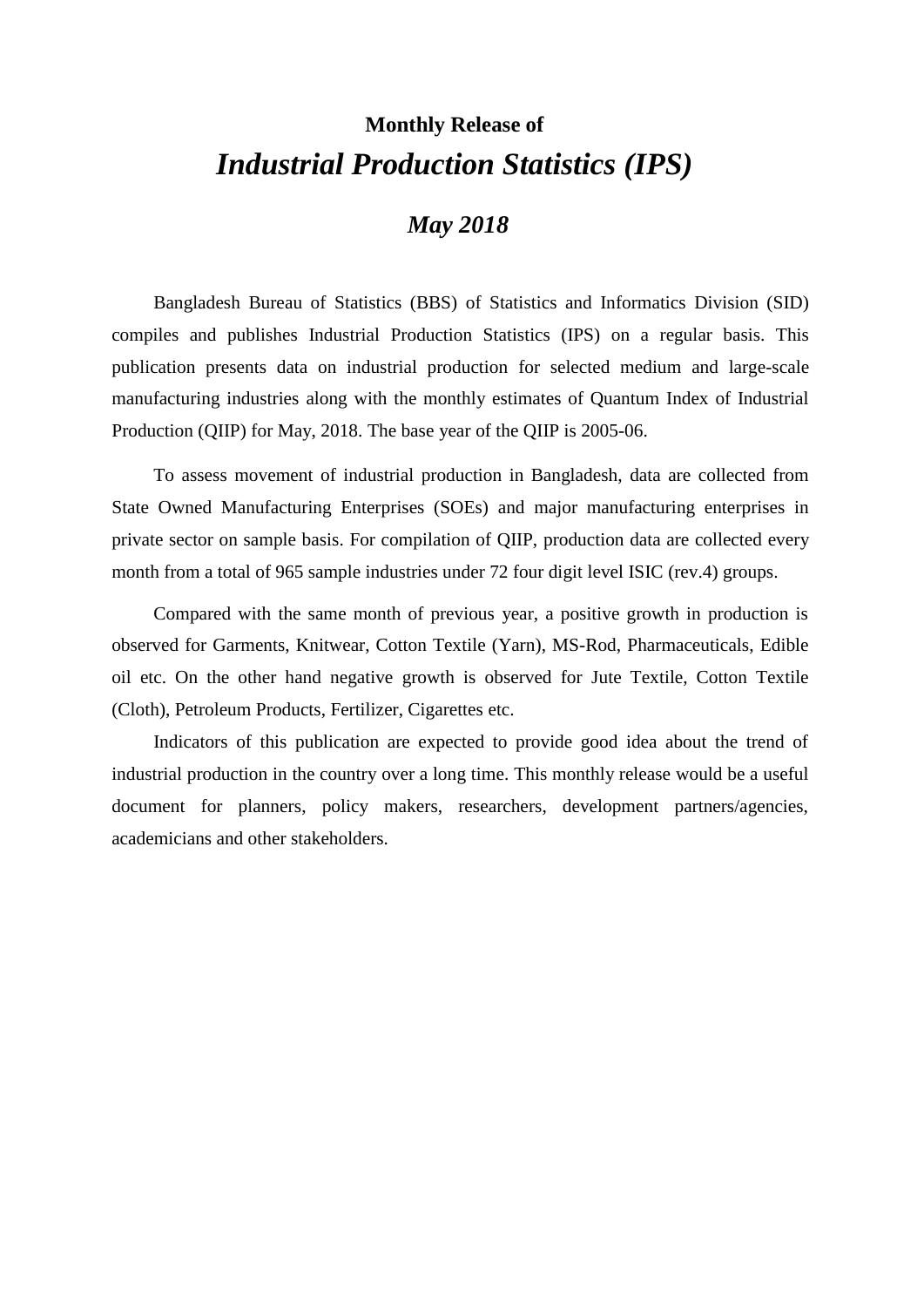| SI.            | <b>Major</b> industries           | Unit       | <b>Production in</b><br>FY2017-18 |                           |                   |                                          |                                                             |  | $\frac{0}{0}$ | $\frac{0}{0}$ |
|----------------|-----------------------------------|------------|-----------------------------------|---------------------------|-------------------|------------------------------------------|-------------------------------------------------------------|--|---------------|---------------|
| N <sub>0</sub> |                                   |            |                                   | <b>May/17</b> April' 2018 | <b>May 18 (P)</b> | changes<br>over the<br>previous<br>month | changes<br>over the<br>same<br>month of<br>previous<br>year |  |               |               |
| $\mathbf{1}$   | Jute Textile                      | M.Ton      | 31264                             | 29639                     | 30500             | 2.90                                     | $-2.44$                                                     |  |               |               |
|                | (a) Hessian                       | M.Ton      | 4563                              | 3872                      | 3967              | 2.45                                     | $-13.06$                                                    |  |               |               |
|                | (b) Sacking                       | M.Ton      | 17364                             | 15825                     | 16238             | 2.61                                     | $-6.48$                                                     |  |               |               |
|                | (c) Carpet backing cloth.         | M.Ton      | 976                               | 657                       | 772               | 17.50                                    | $-20.90$                                                    |  |               |               |
|                | (d) Others                        | M.Ton      | 8361                              | 9285                      | 9523              | 2.56                                     | 13.90                                                       |  |               |               |
| $\overline{2}$ | <b>Cotton Textile</b>             |            |                                   |                           |                   |                                          |                                                             |  |               |               |
|                | (a) Yarn                          | M.Ton      | 13553                             | 14525                     | 13989             | $-3.69$                                  | 3.22                                                        |  |               |               |
|                | $(b)$ Cloth                       | 000' Mtr.  | 3839                              | 3693                      | 3128              | $-15.30$                                 | $-18.52$                                                    |  |               |               |
| 3              | Garments                          | Mill. Tk.  | 99874                             | 103882                    | 118676            | 14.24                                    | 18.83                                                       |  |               |               |
| $\overline{4}$ | Knittwear                         | Mill. Tk.  | 100674                            | 101159                    | 116719            | 15.38                                    | 15.94                                                       |  |               |               |
| 5              | Paper                             | M.Ton      | 13987                             | 14029                     | 14032             | 0.02                                     | 0.32                                                        |  |               |               |
| 6              | Fertilizer                        | M.Ton      | 98380                             | 46464                     | 9282              | $-80.02$                                 | $-90.57$                                                    |  |               |               |
| 7              | Iron and Steel                    |            |                                   |                           |                   |                                          |                                                             |  |               |               |
|                | M.S. products                     | M.Ton      | 31655                             | 33392                     | 33410             | 0.05                                     | 5.54                                                        |  |               |               |
| $\,8\,$        | Cement                            | M.Ton      | 1179093                           | 1298250                   | 1293725           | $-0.35$                                  | 9.72                                                        |  |               |               |
| 9              | Petroleum products                | M.Ton      | 233813                            | 119700                    | 112390            | $-6.11$                                  | $-51.93$                                                    |  |               |               |
| 10             | Cigarettes                        | Mill. No.  | 2241                              | 1420                      | 1450              | 2.11                                     | $-35.30$                                                    |  |               |               |
| 11             | Matches                           | 000' Gross | 1998                              | 2480                      | 2461              | $-0.77$                                  | 23.17                                                       |  |               |               |
| 12             | Drugs and pharmaceuticals         | 000 Tk.    | 12397830                          | 14070818                  | 12730438          | $-9.53$                                  | 2.68                                                        |  |               |               |
| 13             | Tea                               | M.Ton      | 6929                              | 3505                      | 6334              | 80.71                                    | $-8.59$                                                     |  |               |               |
| 14             | Salt                              | M.Ton      | 7813                              | 7860                      | 7846              | $-0.18$                                  | 0.42                                                        |  |               |               |
| 15             | Edible oil                        | M.Ton      | 61708                             | 82780                     | 112134            | 35.46                                    | 81.72                                                       |  |               |               |
| 16             | Soap and detergent                | M.Ton      | 12983                             | 18569                     | 8719              | $-53.05$                                 | $-32.84$                                                    |  |               |               |
| 17             | Processing & Preserving of fruits | $000$ Ltr  | 10192                             | 10442                     | 10453             | 0.11                                     | 2.56                                                        |  |               |               |

## **Table 1: Key Productions of Major Industries (Base 2005-06)**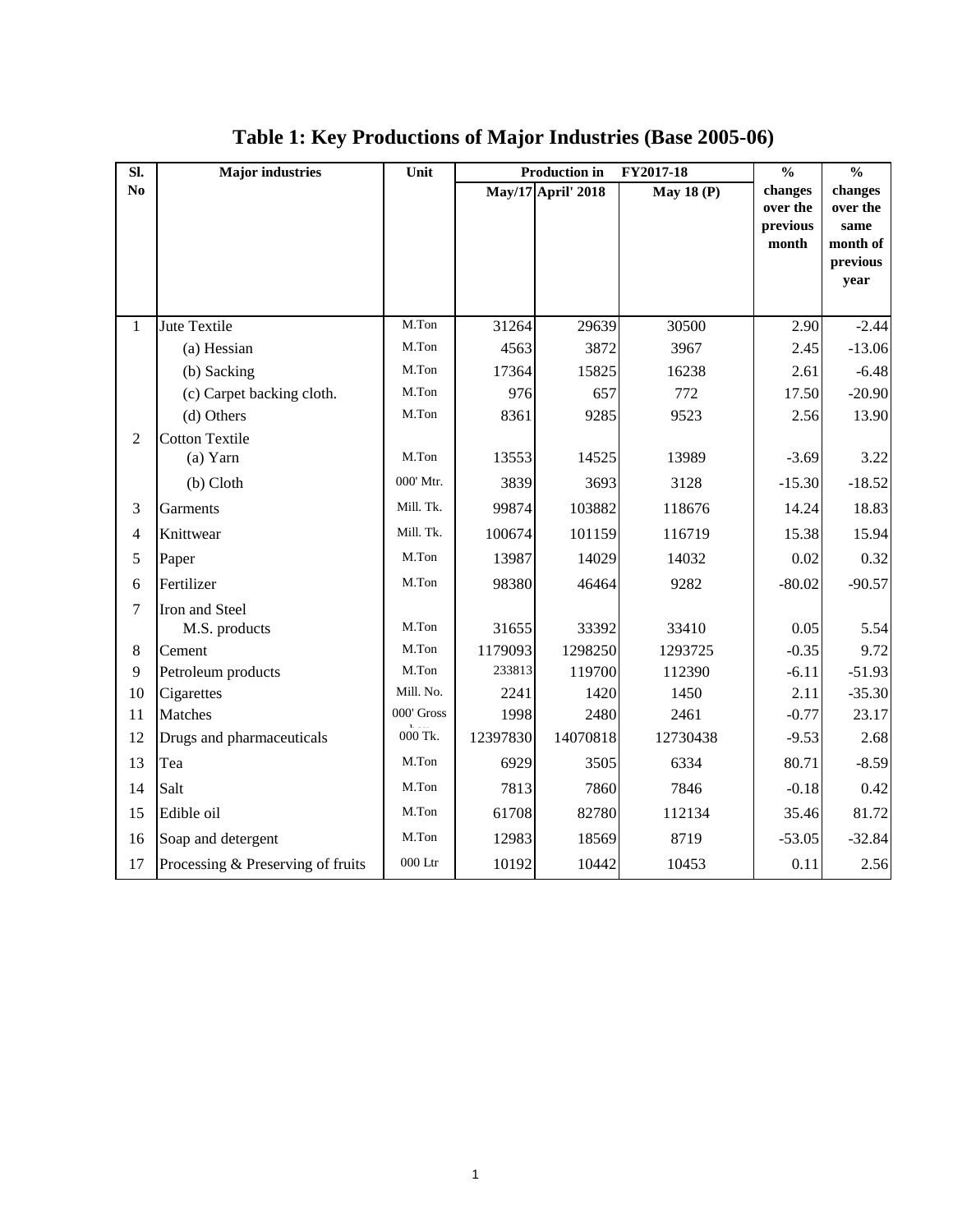| <b>Period</b> | Manufacturing | Mining | Electricity | Period (p) | <b>Manufactur</b> Mining |        | Electricity |
|---------------|---------------|--------|-------------|------------|--------------------------|--------|-------------|
|               |               |        |             |            | ing                      |        |             |
| 2010-11       | 157.89        | 135.24 | 120.79      | August, 17 | 373.95                   | 193.18 | 303.03      |
| 2011-12       | 174.92        | 142.36 | 129.05      | Sep,17     | 270.65                   | 175.56 | 283.04      |
| 2012-13       | 195.19        | 153.15 | 146.72      | Oct.17     | 328.66                   | 187.33 | 282.19      |
| 2013-14       | 213.22        | 157.18 | 177.20      | Nov.17     | 347.61                   | 183.00 | 232.01      |
| 2014-15       | 236.11        | 159.89 | 209.32      | Dec.17     | 361.30                   | 188.66 | 217.03      |
| 2015-16       | 267.88        | 185.57 | 219.29      | Jan.18     | 362.83                   | 191.09 | 267.68      |
| 2016-17       | 297.89        | 185.55 | 243.39      | Feb,18     | 344.64                   | 171.68 | 220.24      |
| May, 2017     | 327.32        | 192.17 | 278.02      | March, 18  | 350.62                   | 190.09 | 290.42      |
| April, 2018   | 343.40        | 182.54 | 270.85      | April, 18  | 343.40                   | 182.54 | 270.85      |
| May, 2018 (p) | 373.80        | 187.29 | 289.10      | May, 18    | 373.80                   | 187.29 | 289.10      |

**Table-2: Quantum Index Of Medium And Large-Scale Manufacturing Industries, Mining And Electricity (Base: 2005-06= 100)**

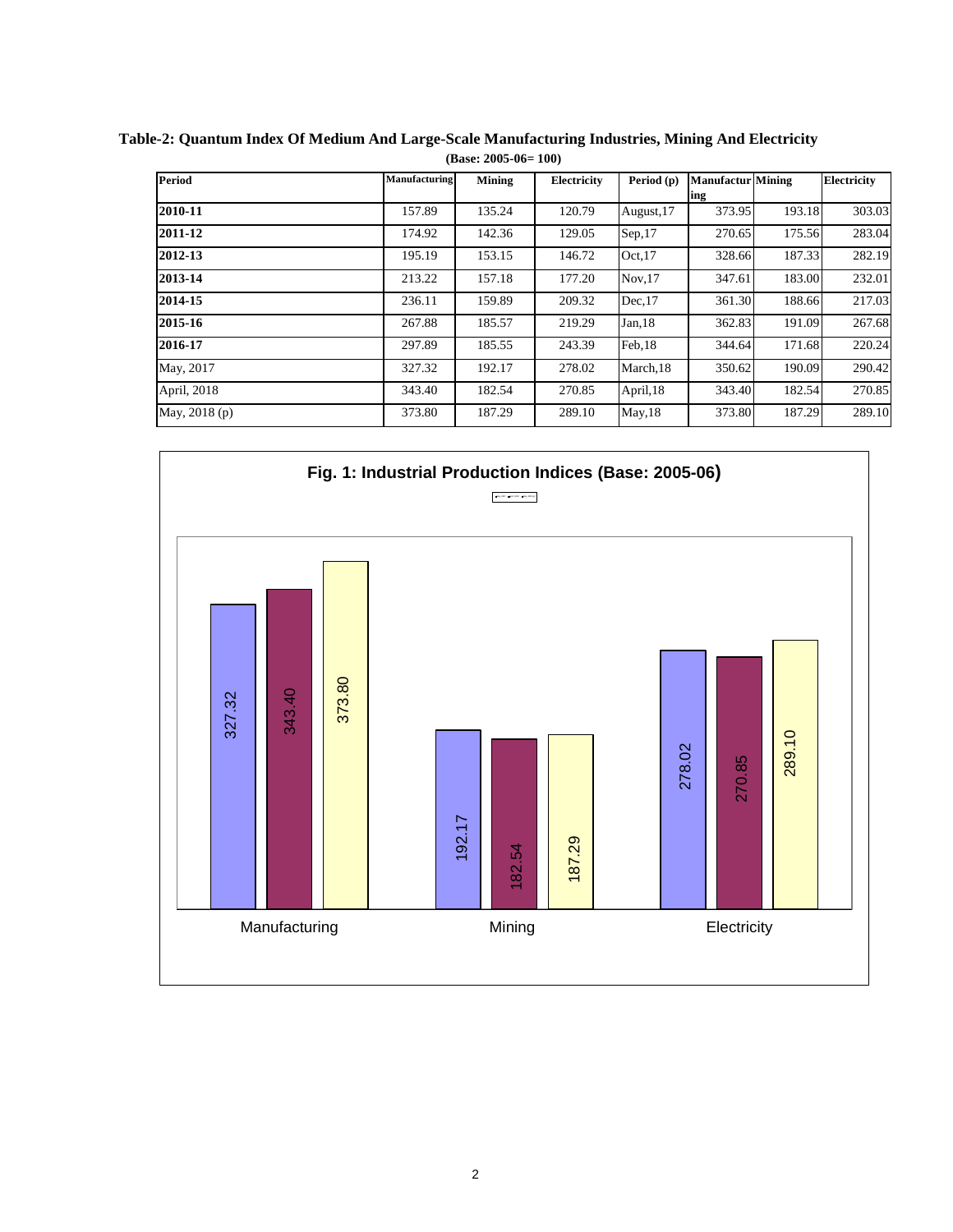| Code | <b>Major Industry Group</b>                                     | Weight | 2014-15 | 2015-16 | 2016-17 | <b>May-17</b> |        | April' 2018 May-18 (p) |
|------|-----------------------------------------------------------------|--------|---------|---------|---------|---------------|--------|------------------------|
|      | 1 General Index of Manufacturing                                | 100.00 | 236.11  | 267.88  | 297.89  | 327.32        | 351.08 | 373.80                 |
|      | 10 Manufacture of food products                                 | 10.84  | 333.07  | 385.10  | 410.42  | 423.32        | 490.35 | 580.64                 |
|      | 11 Manufacture of beverages                                     | 0.34   | 230.06  | 269.75  | 257.61  | 328.70        | 245.73 | 260.73                 |
|      | 12 Manufacture of tobacco products                              | 2.92   | 147.37  | 135.48  | 139.57  | 162.33        | 141.56 | 142.36                 |
|      | 13 Manufacture of textile                                       | 14.07  | 122.81  | 138.90  | 168.39  | 186.36        | 199.95 | 196.11                 |
|      | 14 Manufacture of wearing apparel                               | 34.84  | 304.76  | 338.73  | 343.74  | 371.50        | 380.02 | 436.41                 |
|      | 15 Manufacture of leather and related<br>products               | 4.40   | 140.48  | 125.44  | 194.13  | 256.44        | 312.98 | 311.80                 |
|      | 16 Manufacture of wood and products of<br>wood and cork         | 0.33   | 269.88  | 301.72  | 325.26  | 331.16        | 343.33 | 344.81                 |
|      | 17 Manufacture of Paper and paper products                      | 0.33   | 174.68  | 181.08  | 183.67  | 184.19        | 186.13 | 186.29                 |
|      | 18 Printing and reproduction of recorded<br>media               | 1.83   | 140.91  | 147.83  | 155.62  | 157.48        | 165.88 | 167.67                 |
|      | 19 Manufacture of coke and refined<br>petroleum products        | 1.25   | 96.79   | 94.03   | 182.74  | 204.28        | 113.87 | 108.42                 |
|      | 20 Manufacture of chemicals and chemical<br>products            | 3.67   | 77.49   | 92.60   | 104.04  | 104.06        | 111.55 | 81.01                  |
|      | 21 Manufacture of Pharmaceuticals and<br>medicinal chemical     | 8.23   | 290.98  | 319.26  | 424.30  | 534.07        | 601.39 | 547.64                 |
|      | 22 Manufacture of rubber and plastic<br>products                | 1.56   | 292.69  | 338.14  | 359.79  | 363.49        | 424.91 | 426.82                 |
|      | 23 Manufacture of other non-metalic mineral<br>products         | 7.12   | 182.78  | 258.34  | 341.85  | 372.91        | 407.18 | 407.65                 |
|      | 24 Manufacture of basic metals                                  | 3.15   | 187.13  | 202.85  | 174.04  | 179.42        | 187.93 | 187.87                 |
|      | 25 Manufacture of fabricated metal products<br>except machinery | 2.32   | 182.30  | 200.53  | 246.01  | 269.63        | 277.44 | 277.16                 |
|      | 26 Manufacture of computer, electronic and<br>optical products  | 0.15   | 148.37  | 231.89  | 253.33  | 272.84        | 213.85 | 243.27                 |
|      | 27 Manufacture of electrical equipment                          | 0.73   | 164.56  | 214.12  | 342.77  | 320.80        | 365.09 | 289.29                 |
|      | 28 Manufacture of machinery and equipment<br>n.e.c              | 0.18   | 204.89  | 279.14  | 406.37  | 458.22        | 581.61 | 579.44                 |
|      | 29 Manufacture of motor vehicles, trailers and<br>semi trailers | 0.13   | 178.83  | 331.63  | 559.61  | 513.87        | 598.54 | 370.80                 |
|      | 30 Manufacture of other transport equipment                     | 0.73   | 340.12  | 592.41  | 560.00  | 541.15        | 619.46 | 602.91                 |
|      | 31 Manufacture of furniture                                     | 0.88   | 116.35  | 132.02  | 151.44  | 159.44        | 176.29 | 205.04                 |

**Table 3: Quantum Index of Medium and Large-Scale Manufacturing Industry by Major Industry Group (2-Digit Level) (Base: 2005-06=100)**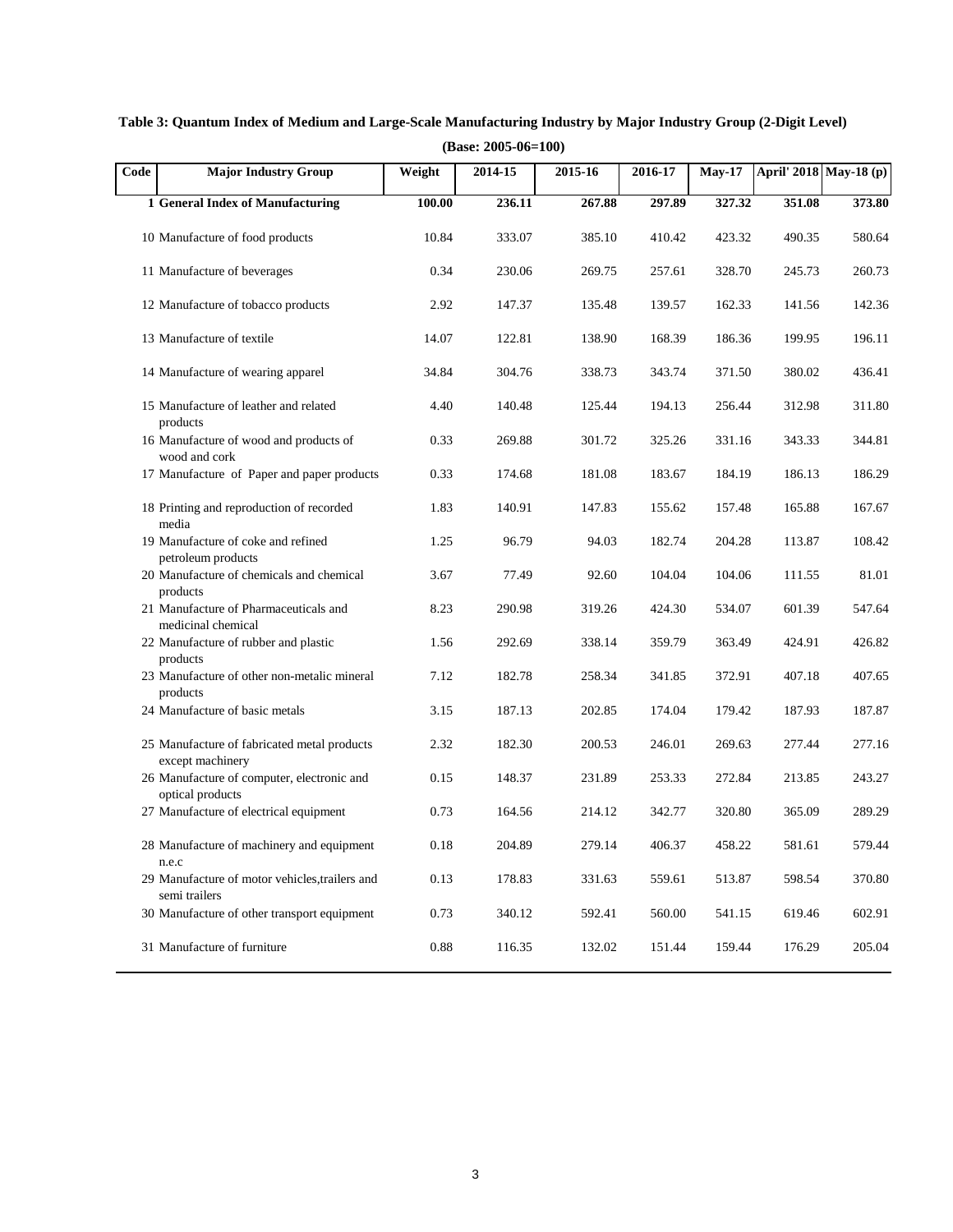|   | $(Base: 2005-06=100)$                    |              |          |          |           |          |          |                        |  |
|---|------------------------------------------|--------------|----------|----------|-----------|----------|----------|------------------------|--|
|   | <b>SI No Major Industrial Production</b> | Unit         | 2014-15  | 2015-16  | 2016-17   | $Mav-17$ |          | April' 2018 May-18 (p) |  |
|   | <b>Private Sector:</b>                   |              |          |          |           |          |          |                        |  |
| 1 | Jute Textile                             | 000' M.Ton   | 212      | 282      | 286       | 16       | 19       | 19                     |  |
| 2 | Cotton textile:                          |              |          |          |           |          |          |                        |  |
|   | $(a)$ Yarn                               | M.Ton        | 140485   | 160645   | 161615    | 13553    | 14525    | 13989                  |  |
|   | $(b)$ Cloth                              | 000' Meter   | 44692    | 47444    | 47060     | 3839     | 3693     | 3128                   |  |
| 3 | Cement                                   | M.Ton        | 5770527  | 8723134  | 12726824  | 1175153  | 1293450  | 1289450                |  |
| 4 | Iron & steel (M.S Product)               | M.Ton        | 393019   | 407535   | 316635    | 8205     | 33392    | 33410                  |  |
| 5 | Pharmaceuticals                          | 000' Tk.     | 85880189 | 87557526 | 116455778 | 12397830 | 14070818 | 12730438               |  |
| 6 | Atta, Maida, Suji                        | M.Ton        | 298939   | 278952   | 348931    | 28298    | 31659    | 22716                  |  |
|   | <b>Public Sector:</b>                    |              |          |          |           |          |          |                        |  |
|   | Jute Textile                             | $000'$ M.Ton | 95       | 105      | 161       | 15       | 11       | 11                     |  |
| 2 | Fertilizer                               | M.Ton        | 1028157  | 1010446  | 1220890   | 98380    | 46464    | 9282                   |  |
| 3 | Cement                                   | M.Ton        | 48080    | 36980    | 49143     | 3940     | 4800     | 4275                   |  |

#### **Table 4: Production Trends of Some Selected Industrial Items In Private And Public Sectors**

#### **Table 5: Description of some selected industrial items (Base year 2005-06=100)**

| ISIC <sup>4</sup> Description of items of industry       | Unit                       | No.of          | 2015-16 | 2016-17 | <b>May-17</b> |          | April' 2018 May-18 (p) |
|----------------------------------------------------------|----------------------------|----------------|---------|---------|---------------|----------|------------------------|
|                                                          |                            | reporting      |         |         |               |          |                        |
|                                                          |                            | industries     |         |         |               |          |                        |
|                                                          |                            | (selected)     |         |         |               |          |                        |
| <b>10 Manufacture of Food Products</b>                   |                            |                |         |         |               |          |                        |
| 1020 Fish & sea food                                     | M.Ton                      | 180 & *        | 51739   | 49441   | 4771          | 2455     | 1416                   |
| 1030 Processing & Preserving of fruits and<br>vegetables | "000" Littre               | 3              | 77095   | 120396  | 10192         | 10442    | 10453                  |
| 1040 Hyd. Vegetable oil                                  | M.Ton                      | $\overline{c}$ | 728260  | 657966  | 61708         | 82780    | 112134                 |
| 1061 Grain milling                                       | M.Ton                      | 8              | 278952  | 322781  | 28298         | 31659    | 22716                  |
| 1063 Rice milling                                        | M.Ton                      | 6              | 22216   | 18731   | 2139          | 2156     | 2160                   |
| 1072 Sugar                                               | M.Ton                      | 16             | 58181   | 59984   | $\Omega$      | $\Omega$ | $\theta$               |
| 1077 Black & Blending Tea                                | M.Ton                      | 116            | 71129   | 81645   | 6929          | 3505     | 6334                   |
| 1079 Edible salt                                         | M.Ton                      | 8              | 92262   | 89355   | 7813          | 7860     | 7846                   |
| 1080 Animal feeds                                        | M.Ton                      | 3              | 453299  | 517237  | 44365         | 53358    | 53481                  |
| 11 Manufacture of beverages                              |                            |                |         |         |               |          |                        |
| 1101 Spirits & Alcohol                                   | "000" Littre               | $\mathbf{1}$   | 4207    | 4675    | 193           | 707      | 320                    |
| 1104 Soft Drinks                                         | `000' Doz<br><b>Bottle</b> | $\overline{4}$ | 67201   | 74699   | 7701          | 5162     | 5894                   |
| 1105 Mineral Water<br>12 Manufacture of tobacco products | "000" Littre               | $\overline{4}$ | 205579  | 136104  | 16402         | 14534    | 13897                  |
| 1200 Cigarettes                                          | Mill. No                   | 1              | 22274   | 17573   | 2241          | 1420     | 1450                   |
| 1201 Biddies                                             | Mill. No                   | 5              | 82968   | 96371   | 8250          | 8278     | 8280                   |
| 13 Manufacture of textile                                |                            |                |         |         |               |          |                        |
| 1311 Preparation & Spinning of Textile fibers            | M.Ton                      | 20             | 160645  | 161615  | 13553         | 14525    | 13989                  |
| 1312 Weaving of Textiles                                 | "000" Metre                | 15             | 47444   | 47060   | 3839          | 3693     | 3128                   |
| 1313 Dyeing, bleaching & finishing                       | "000" Metre                | 19             | 57362   | 70678   | 7545          | 7590     | 7612                   |
| 1314 Jute Textile                                        | M.Ton                      | 95             | 388277  | 449920  | 31264         | 29639    | 30500                  |
| 14 Mfg. of wearing apperal<br>1410 Wearing Apperal       | Million Tk.                | $\ast$         | 1132032 | 1138549 | 99541         | 103883   | 118676                 |
| 1430 Knittwear                                           | Million Tk.                | $\ast$         | 1027873 | 1088251 | 100674        | 101159   | 116719                 |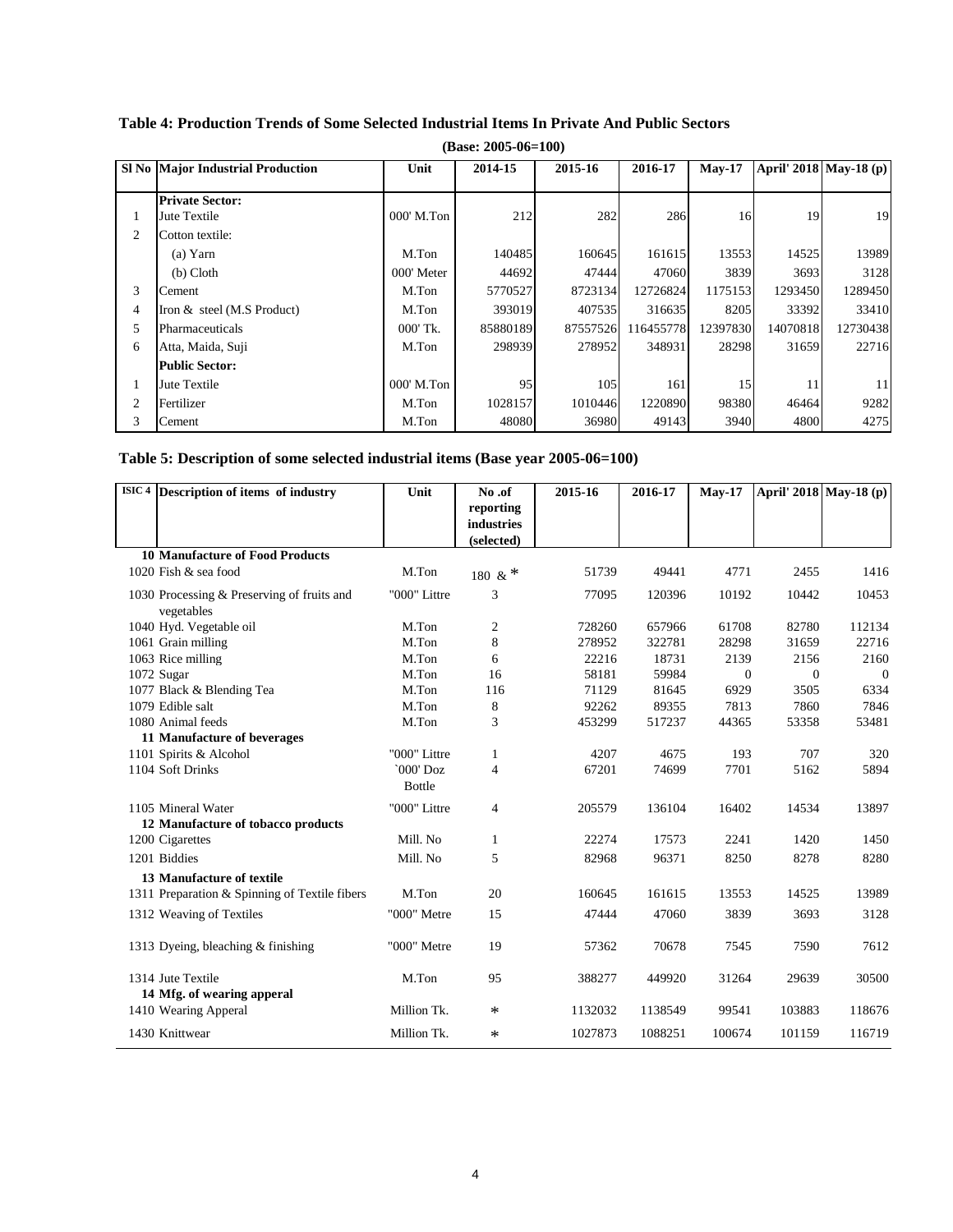| ISIC 4 Description of items of industry                             | Unit                 | No.of                    | 2015-16  | 2016-17   | <b>May-17</b> | April' 2018 May-18 (p) |          |
|---------------------------------------------------------------------|----------------------|--------------------------|----------|-----------|---------------|------------------------|----------|
|                                                                     |                      | reporting                |          |           |               |                        |          |
|                                                                     |                      | industries<br>(selected) |          |           |               |                        |          |
| 15 Manufacture of leather and related                               |                      |                          |          |           |               |                        |          |
| products                                                            |                      |                          |          |           |               |                        |          |
| 1511 Tanning & Finishing Leather:                                   | "000" Sq<br>Metre    | 175 & $*$                | 22305    | 18065     | 908           | 1449                   | 1092     |
| 1520 Leather Footwear                                               | "000" Pair           | $\overline{4}$           | 12355    | 20520     | 1720          | 1790                   | 1795     |
| 16 Manufacture of wood and products of                              |                      |                          |          |           |               |                        |          |
| wood and cork                                                       |                      |                          |          |           |               |                        |          |
| 1629 Particle board/plywood                                         | "000" Sq<br>Metre    | 2                        | 9818     | 10584     | 898           | 931                    | 935      |
| 17 Manufacture of Paper and paper<br>products                       |                      |                          |          |           |               |                        |          |
| 1701 Pulp, Paper & newsprint                                        | M.Ton                | 3                        | 165210   | 167659    | 13987         | 14029                  | 14032    |
| 1709 Articles made of paper                                         | M.Ton                | $\overline{2}$           | 38576    | 39116     | 3272          | 3320                   | 3324     |
| 18 Printing and reproduction of recorded<br>media                   |                      |                          |          |           |               |                        |          |
| 1811 Printing of Books and periodicals                              | "000" No.            | 10                       | 166392   | 167592    | 13984         | 14055                  | 14060    |
| 19 Manufacture of coke and refined                                  |                      |                          |          |           |               |                        |          |
| petroleum products                                                  |                      |                          |          |           |               |                        |          |
| 1920 Petrolium refining<br>20 Manufacture of chemicals and chemical | M.Ton                | 1                        | 1191612  | 2536116   | 233813        | 119700                 | 112390   |
| products                                                            |                      |                          |          |           |               |                        |          |
| 2011 Compressed liquidified gas                                     | Cylinder             | 2                        | 1324386  | 1247433   | 109215        | 128133                 | 147416   |
|                                                                     | $(12.5 \text{ Kg.})$ |                          |          |           |               |                        |          |
| 2012 Fertilizer                                                     | M.Ton                | 7                        | 1010446  | 1220890   | 98380         | 46464                  | 9282     |
| 2023 Perfumes and cosmetics                                         | "000" Tk.            | 3                        | 2021040  | 2767033   | 202377        | 542092                 | 542092   |
| 2023 Soaps & detergents                                             | M.Ton                | 3                        | 144426   | 148975    | 12983         | 18569                  | 8719     |
| 2031 Matches                                                        | "000" Gross          | 2                        | 19506    | 22827     | 1998          | 2480                   | 2461     |
| 21 Manufacture of Pharmaceuticals and                               |                      |                          |          |           |               |                        |          |
| medicinal chemical                                                  |                      |                          |          |           |               |                        |          |
| 2100 Pharmaceuticals/Allopathic drugs and<br>medicine               | "000" Tk.            | 20                       | 86795811 | 116455728 | 12397830      | 14070818               | 12730438 |
| 2101/2 Unani and Ayur Bedic Medicine                                | "000" Tk.            | 3                        | 521003   | 605335    | 60660         | 60415                  | 60941    |
| 102<br>22 Manufacture of rubber and plastic                         |                      |                          |          |           |               |                        |          |
| products                                                            |                      |                          |          |           |               |                        |          |
| 2219 Rubber footwear/ other rubber products                         | Dozen Pair           | 8                        | 402997   | 266594    | 16858         | 16965                  | 16970    |
| 2220 P.V.C products/plastic products                                | M.ton                | 3                        | 40501    | 44571     | 3797          | 4465                   | 4486     |
| 23 Non-Metalic mineral Prod                                         |                      |                          |          |           |               |                        |          |
| 2310 Glass Sheet                                                    | "000" Sq ft.         | 3                        | 13002    | 13855     | 1043          | 1673                   | 1742     |
| 2392 Tiles                                                          | "000"Sq ft           | 5                        | 187933   | 221181    | 19399         | 21500                  | 21545    |
| 2393 Ceramic                                                        | "000" Dz             | 2                        | 13158    | 16643     | 1470          | 1990                   | 2007     |
| 2394 Cement                                                         | M.Ton                | 8                        | 8754649  | 12775967  | 1179093       | 1298250                | 1293725  |
| 2397 Bricks                                                         | "000" No.            | 4                        | 147379   | 162011    | 14373         | 14162                  | 14288    |
| 24 Manufacture of basic metals                                      |                      |                          |          |           |               |                        |          |
| 2410 Re-rolling mills                                               | M.Ton                | 31                       | 407535   | 363534    | 31655         | 33392                  | 33410    |
| 25 Manufacture of fabricated metal                                  |                      |                          |          |           |               |                        |          |
| products except machinery<br>2511 Structural metal products         | "000" M.ton          | 5                        | 10775    | 12918     | 1143          | 1127                   | 1118     |
|                                                                     |                      |                          |          |           |               |                        |          |
| 2599 Other Fabricated metal products                                | Dozen                | 8                        | 410924   | 571252    | 59258         | 67196                  | 68060    |